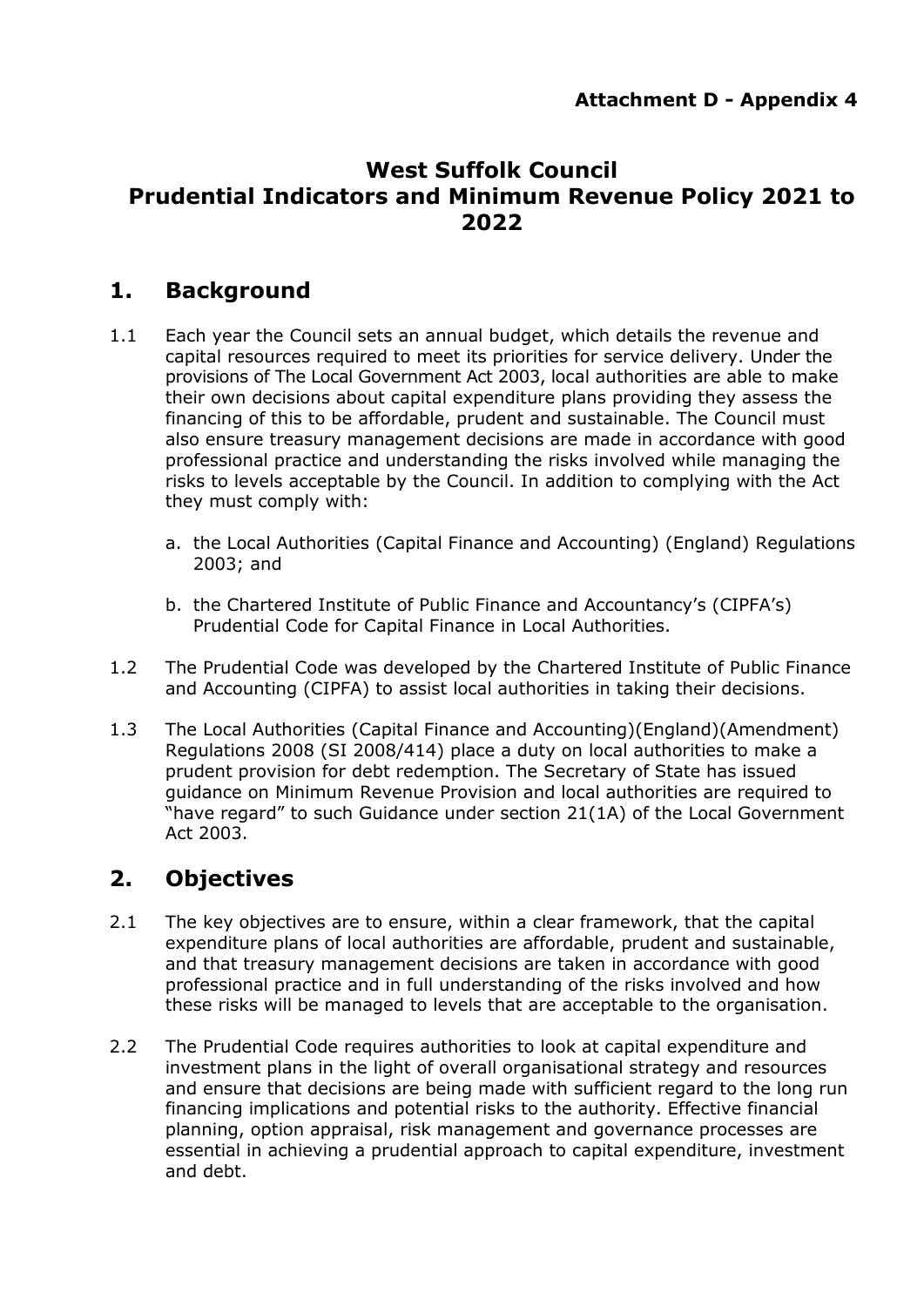- 2.3 To demonstrate that local authorities have fulfilled these objectives, the Prudential Code sets the indicators that must be used, and the factors that must be taken into account.
- 2.4 These targets are known as the "Prudential Indicators" and particular indicators will be used to separately assess:
	- Capital Expenditure
	- External Debt
	- Affordability
	- Treasury Management

#### **Process and Governance**

- 2.5 The Prudential Code sets out a clear governance procedure for the setting and revising of a capital strategy and prudential indicators. This is done by the same body that takes the decisions for the local authority's budget – Full Council. The chief finance officer, the Assistant Director (Resources and Performance), is responsible for ensuring that all matters required to be taken into account are reported to full Council for consideration, and for establishing procedures to monitor performance.
- 2.6 In setting the indicators due regard was paid to the following matters:
	- service objectives, e.g. strategic planning for the authority
	- stewardship of assets, e.g. asset management planning
	- value for money, e.g. option appraisal
	- prudence and sustainability, e.g. risk, implications for external debt and whole life costing
	- affordability, e.g. implications for council tax/district rates
	- practicality, e.g. achievability of the forward plan.
- 2.7 Set out below are the indicators for 2021 to 2022 and beyond. For each indicator, the CIPFA requirements of the code are set out in bold italics. An explanation is provided, unless the indicator and limits are completely selfexplanatory.
- 2.8 The figures used to compile the indicators which are detailed in this report are based on the latest five year capital programme and medium term financial strategy (MTFS).

# **3 Capital Strategy**

3.1 In accordance with the CIPFA Prudential Code 2017 and in order to demonstrate the Council takes capital expenditure and investment decisions in line with service objectives and properly takes account of stewardship, value for money, prudence, sustainability and affordability the Council has in place a capital strategy that sets out the long term context in which capital expenditure and investment decisions are made and gives due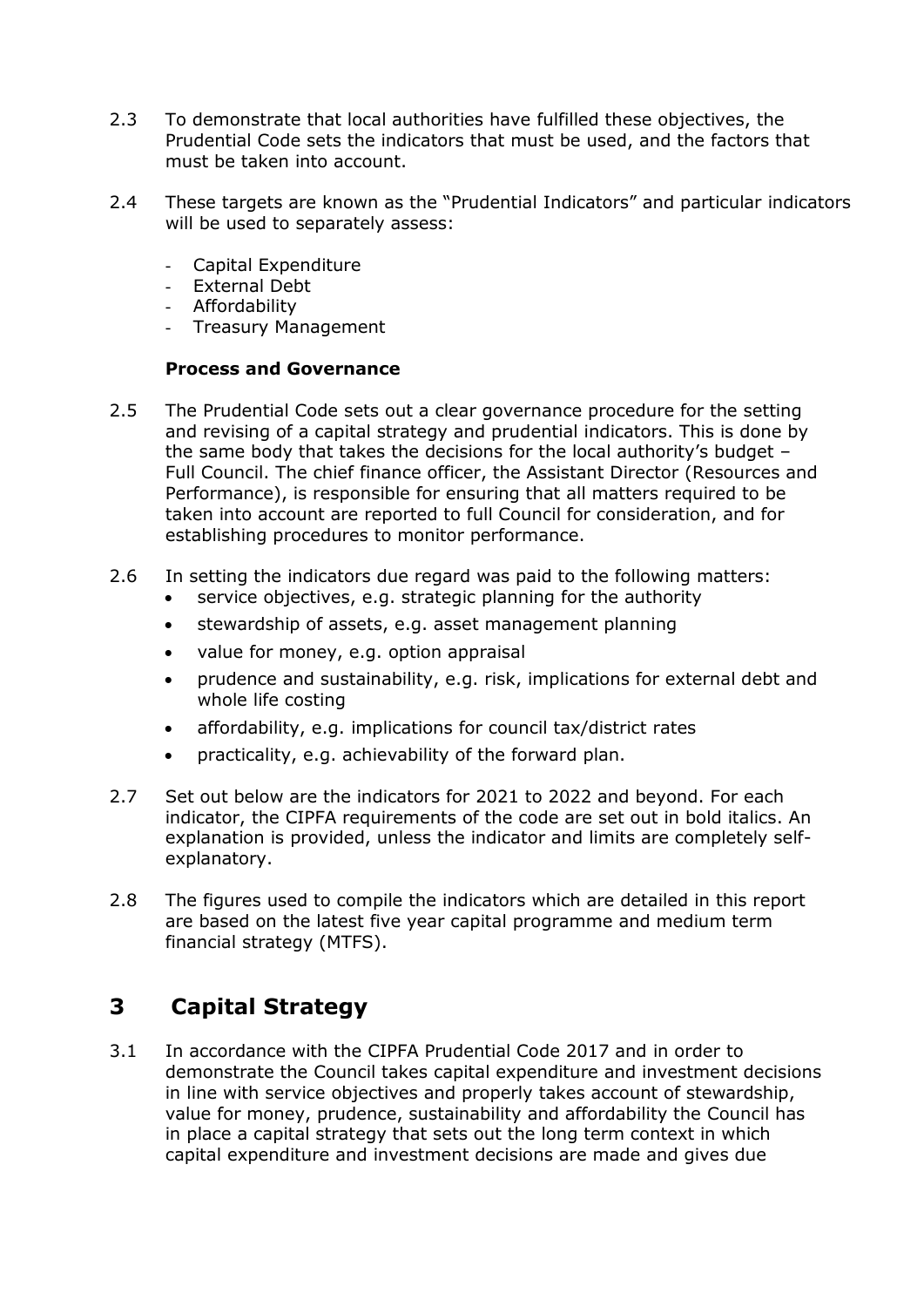consideration to both risk and reward and impact on the achievement of priority outcomes.

## **4 Prudential Indicators 2021 to 2022 – 2024 to 2025**

## **Capital Expenditure**

#### **Estimates of Capital Expenditure and Actual Capital Expenditure 2021 to 2022**

4.1 The local authority will make reasonable estimates of the total of capital expenditure that it plans to incur during the forthcoming financial year and at least the following two financial years. These prudential indicators shall be referred to as:

#### **'Estimate of total capital expenditure to be incurred in years 1, 2 and 3.'**

4.2 This indicator is set to ensure that the level of proposed capital expenditure remains within sustainable and affordable limits.

|                                     | 2021 to<br>2022<br>millions | 2022 to<br>2023<br>millions | 2023 to<br>2024<br>millions | 2024 to<br>2025<br>millions | <b>Total</b><br>millions |
|-------------------------------------|-----------------------------|-----------------------------|-----------------------------|-----------------------------|--------------------------|
| <b>Gross capital</b><br>expenditure | £46.99                      | £63.22                      | £57.22                      | £9.24                       | £176.67                  |
| <b>Funded by:</b>                   |                             |                             |                             |                             |                          |
| Grants and<br>contributions         | £3.97                       | £1.00                       | £1.00                       | £1.00                       | £8.57                    |
| Earmarked<br>revenue reserves       | £2.31                       | £1.49                       | £1.18                       | £0.84                       | £5.82                    |
| Capital receipts<br>reserve         | £2.03                       | £1.48                       | £0.00                       | £0.00                       | £3.51                    |
| External borrowing                  | £38.68                      | £59.25                      | £55.04                      | £7.40                       | £158.77                  |
| <b>Total</b>                        | £46.99                      | £63.22                      | £57.22                      | £9.24                       | £176.67                  |

These figures may decrease/increase if the S151 Officer uses her delegated authority under the MRP Policy to use greater amounts of usable capital receipts instead of borrowing. The total capital expenditure will remain the same.

#### **Estimates of Capital Financing Requirement (CFR) and Actual CFR 2021 to 2021**

4.3 The local authority will make reasonable estimates of the total capital financing requirement at the end of the forthcoming financial year and the following two years. These prudential indicators shall be referred to as: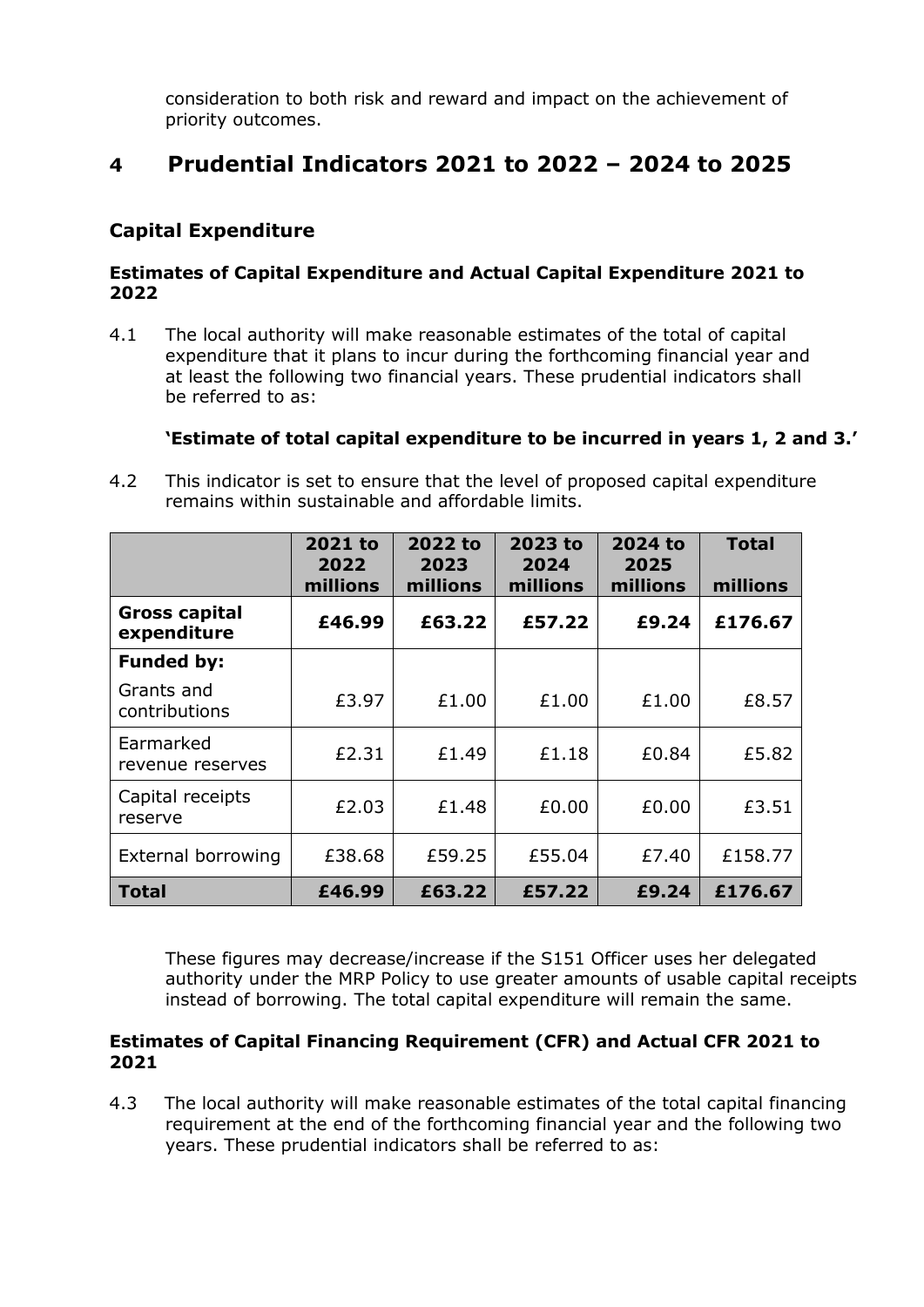#### **'Estimate of capital financing requirement as at the end of years 1, 2 and 3'**

4.4 The capital financing requirement can simply be understood as the Council's underlying need to borrow money long term. It does not necessarily mean that borrowing will be undertaken. The calculation of the CFR is taken from the amounts held in the Balance Sheet relating to capital expenditure and it's financing. It is an aggregation of the amounts shown for Investment Property, Non-Current and Intangible assets, the Revaluation Reserve, the Capital Adjustment Account and any other balances treated as capital expenditure. The indicator takes account of the borrowing requirement and the minimum revenue provision.

|                                                                   | 31 March<br><b>20</b> | 31 March<br>21                   | 31 March<br>21  | 31 March<br>22  | 31 March<br>23  | 31 March<br>24  |
|-------------------------------------------------------------------|-----------------------|----------------------------------|-----------------|-----------------|-----------------|-----------------|
|                                                                   | <b>Actual</b>         | <b>Approved</b><br><b>Budget</b> | <b>Forecast</b> | <b>Forecast</b> | <b>Forecast</b> | <b>Forecast</b> |
|                                                                   | <b>£million</b>       | <b>£million</b>                  | <b>£million</b> | <b>£million</b> | <b>£million</b> | <b>£million</b> |
| <b>Capital</b><br><b>Financing</b><br><b>Requirement</b><br>(CFR) | 40.01                 | 91.86                            | 58.66           | 96.18           | 154.20          | 207.96          |

These figures may increase/decrease if the S151 Officer uses her delegated authority under the MRP Policy to use greater amounts of usable capital receipts instead of borrowing. The total capital expenditure will remain the same.

4.5 The forecast capital financing requirement reflects the changes to the overall capital programme, including pending projects.

## **External Debt**

### **Authorised Limit**

4.6 The local authority will set for the forthcoming financial year and the following two financial years an authorised limit for its total gross external debt, separately identifying borrowing from other long term liabilities. This prudential indicator shall be referred to as:

#### **Authorised limit for external debt = authorised limit for borrowing + authorised limit for other long term liabilities for years 1, 2 and 3.'**

- 4.7 This limit represents the maximum amount the Council may borrow at any point in the year. It has to be at a level the Council considers is 'prudent'. It is ultra vires to exceed the authorised limit, and therefore the limits are set so as to avoid circumstances in which the Council would need to borrow more money than this limit.
- 4.8 It is consistent with the Council's existing commitments, its proposals for capital expenditure and financing and its approved treasury management policy statement and practices.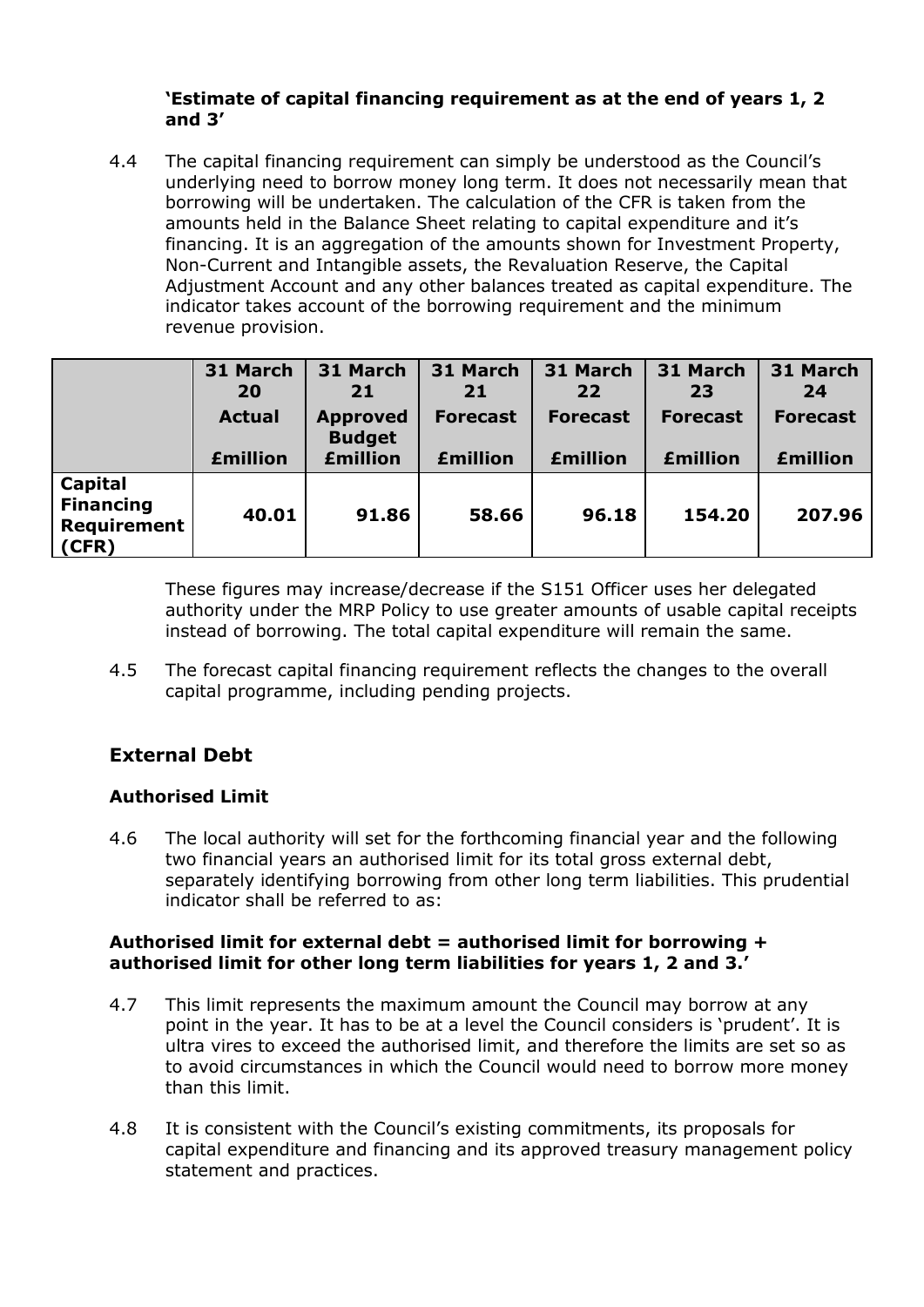4.9 Other long term liabilities include items that would appear on the balance sheet of the Council that are related to borrowing. For example, the capital cost of leases would be included.

|                                                     | 31 March<br>20  | 31 March<br>21                   | 31 March<br>21  | 31 March<br>22  | 31 March<br>23  | 31 March<br>24  |
|-----------------------------------------------------|-----------------|----------------------------------|-----------------|-----------------|-----------------|-----------------|
|                                                     | <b>Actual</b>   | <b>Approved</b><br><b>Budget</b> | <b>Forecast</b> | <b>Forecast</b> | <b>Forecast</b> | <b>Forecast</b> |
|                                                     | <b>£million</b> | <b>£million</b>                  | <b>£million</b> | <b>£million</b> | <b>£million</b> | <b>£million</b> |
| Capital<br><b>Financing</b><br>Requirement<br>(CFR) | 40.01           | 91.86                            | 58.66           | 96.18           | 154.20          | 207.96          |
| <b>External Debt</b><br>Limit                       | 47.80           | 101.46                           | 67.14           | 105.82          | 165.07          | 220.10          |

### **Operational Boundary**

4.10 The local authority will also set for the forthcoming financial year and the following two years an operational boundary for its total external debt, excluding investments, separately identifying borrowing from other long term liabilities. This prudential indictor shall be referred to as the:

#### **Operational Boundary = operational boundary for borrowing + operational boundary for other long term liabilities for years 1, 2 and 3'**

4.11 The operational boundary is a measure of the most money the Council would normally borrow at any time during the year. The code recognises that circumstances might arise when the boundary might be exceeded temporarily, but suggest a sustained or regular pattern of borrowing above this level ought to be investigated, as a potential symptom of a more serious financial problem. Any movement between these separate limits will be reported to the next available Council.

|                                                            | 31 March<br>20  | 31 March<br>21                   | 31 March<br>21  | 31 March<br>22  | 31 March<br>23  | 31 March<br>24  |
|------------------------------------------------------------|-----------------|----------------------------------|-----------------|-----------------|-----------------|-----------------|
|                                                            | <b>Actual</b>   | <b>Approved</b><br><b>Budget</b> | <b>Forecast</b> | <b>Forecast</b> | <b>Forecast</b> | <b>Forecast</b> |
|                                                            | <b>£million</b> | <b>£million</b>                  | <b>£million</b> | <b>£million</b> | <b>£million</b> | <b>£million</b> |
| <b>Capital</b><br><b>Financing</b><br>Requirement<br>(CFR) | 40.01           | 91.86                            | 58.66           | 96.18           | 154.20          | 207.96          |
| <b>Operational</b><br><b>Boundary</b>                      | 43.02           | 91.32                            | 60.42           | 95.23           | 148.56          | 198.09          |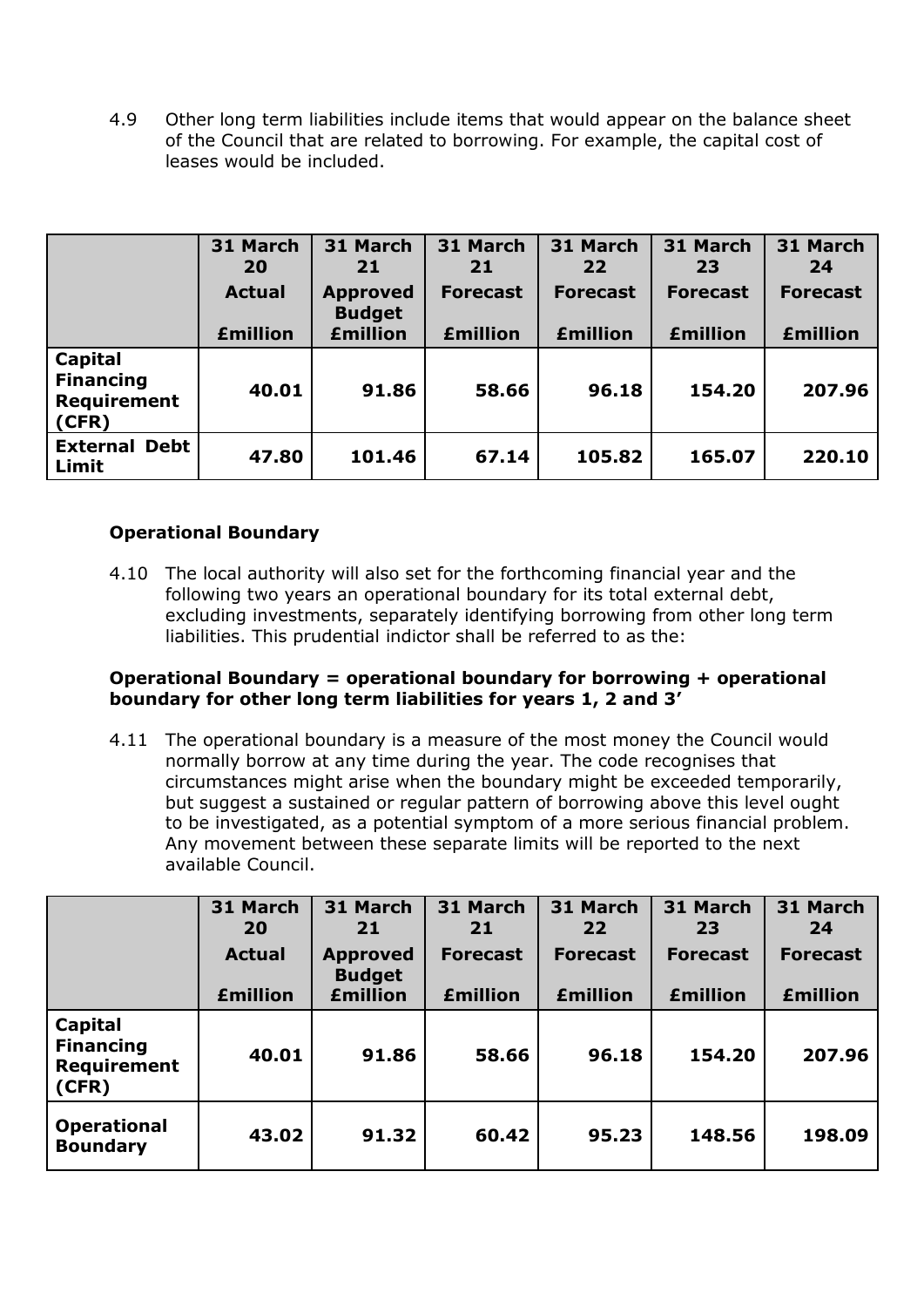### **Actual External Debt**

4.12 The Council's actual external debt, borrowings, at 31 December 2020 was £4,000,000. There were no other long term liabilities.

## **Affordability**

- 4.13 The fundamental objective in the consideration of the affordability of the authority's capital plans is to ensure that the level of investment in capital assets proposed means that the total capital investment of the authority remains within sustainable limits.
- 4.14 In considering the affordability of its capital plans, the authority is required to consider all of the resources currently available to it / estimated for the future, together with the totality of its capital plans, income and expenditure forecasts.

#### **Estimates of financing costs to net revenue stream & Actual financing costs to net revenue stream 2021 to 2022**

4.15 The local authority will estimate for the forthcoming financial year and following two financial years the proportion of financing costs to net revenue stream. This prudential indicator shall be referred to as estimates of the proportion of financing costs to net revenue stream and shall be expressed in the following manner:

#### **Estimate of financing costs ÷ estimate of net revenue stream x 100%**

4.16 This is an indicator of affordability and highlights the revenue implications of existing and proposed capital expenditure by identifying the proportion of the revenue budget required to meet borrowing costs.

| <b>Indicator</b> | 2019 to | 2020 to         | 2021 to         | 2022 to         | 2023 to         |
|------------------|---------|-----------------|-----------------|-----------------|-----------------|
|                  | 2020    | 2021            | 2022            | 2023            | 2024            |
|                  | Actual  | <b>Estimate</b> | <b>Estimate</b> | <b>Estimate</b> | <b>Estimate</b> |
| Ratio %          | 0.92%   | 15.58%          | 26.41%          | 26.33%          | 26.28%          |

#### **Treasury Management**

4.17 The Council has adopted the CIPFA Code of Practice for Treasury Management in the Public Services. Treasury Management Practices (TMPs) have been established by the Assistant Director (Resources and Performance) and are kept up to date.

#### **Prudential limits for the maturity structure of borrowing**

4.18 The local authority will set for the forthcoming year both upper and lower limits with respect to the maturity structure of its borrowing, calculated as follows: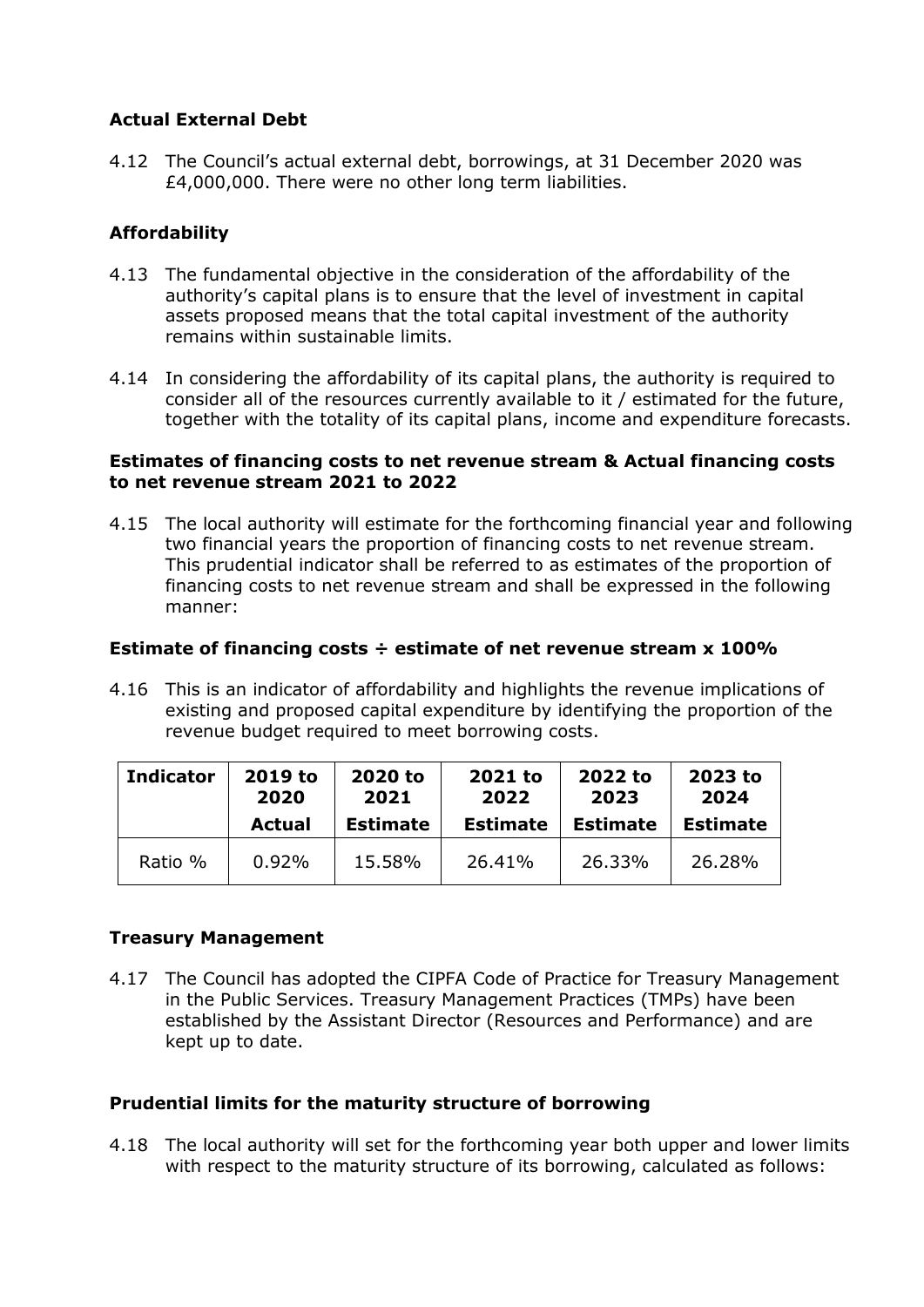- Amount of projected borrowing that is fixed rate maturing in each period
- 4.19 Expressed as a Percentage of total projected borrowing that is fixed rate at the start of the period where the periods in question are:
	- Under 12 months.
	- 12 months and within 24 months.
	- 24 months and within 5 years.
	- 5 years and within 10 years.
	- $\bullet$  10 years+
- 4.20 All Councils undertaking borrowing need to ensure that the maturity structure of its borrowing is both prudent and affordable. This indicator highlights the existence of any large concentrations of fixed rate debt needing to be replaced at times of uncertainty over interest rates, and is designed to protect against excessive exposure to interest rate changes in any one period, in particular in the course of the next ten years.

| Period (years)  | <b>Lower Limit</b> | <b>Upper Limit</b> |
|-----------------|--------------------|--------------------|
| Under 12 months | $0\%$              | 100.00%            |
| $1 - 2$ years   | $0\%$              | 20.00%             |
| $2 - 5$ years   | $0\%$              | 20.00%             |
| $5 - 10$ years  | $0\%$              | 20.00%             |
| Over 10 years   | በ‰                 | 100.00%            |

4.21 The proposed prudential limits are as follows:

4.22 The profiled limits set out above apply to the start of each financial year within the period 2021 to 2022 to 2024 to 2025.

#### **Total Principal Sums invested for longer than 364 days**

4.23 Where a local authority invests, or plans to invest, for periods longer than 364 days, the local authority will set an upper limit for each financial year period for the maturing of such investments. The prudential indicators will be referred to as prudential limits for principal sums invested for periods longer than 364 days.

| <b>Period</b><br>(years) | <b>Upper limit</b><br><b>£million</b> |
|--------------------------|---------------------------------------|
| 31/3/2019                | 30                                    |
| 31/3/2020                | 30                                    |
| 31/3/2021                | 30                                    |
| 31/3/2022                | 30                                    |
| 31/3/2023                | ٦Λ                                    |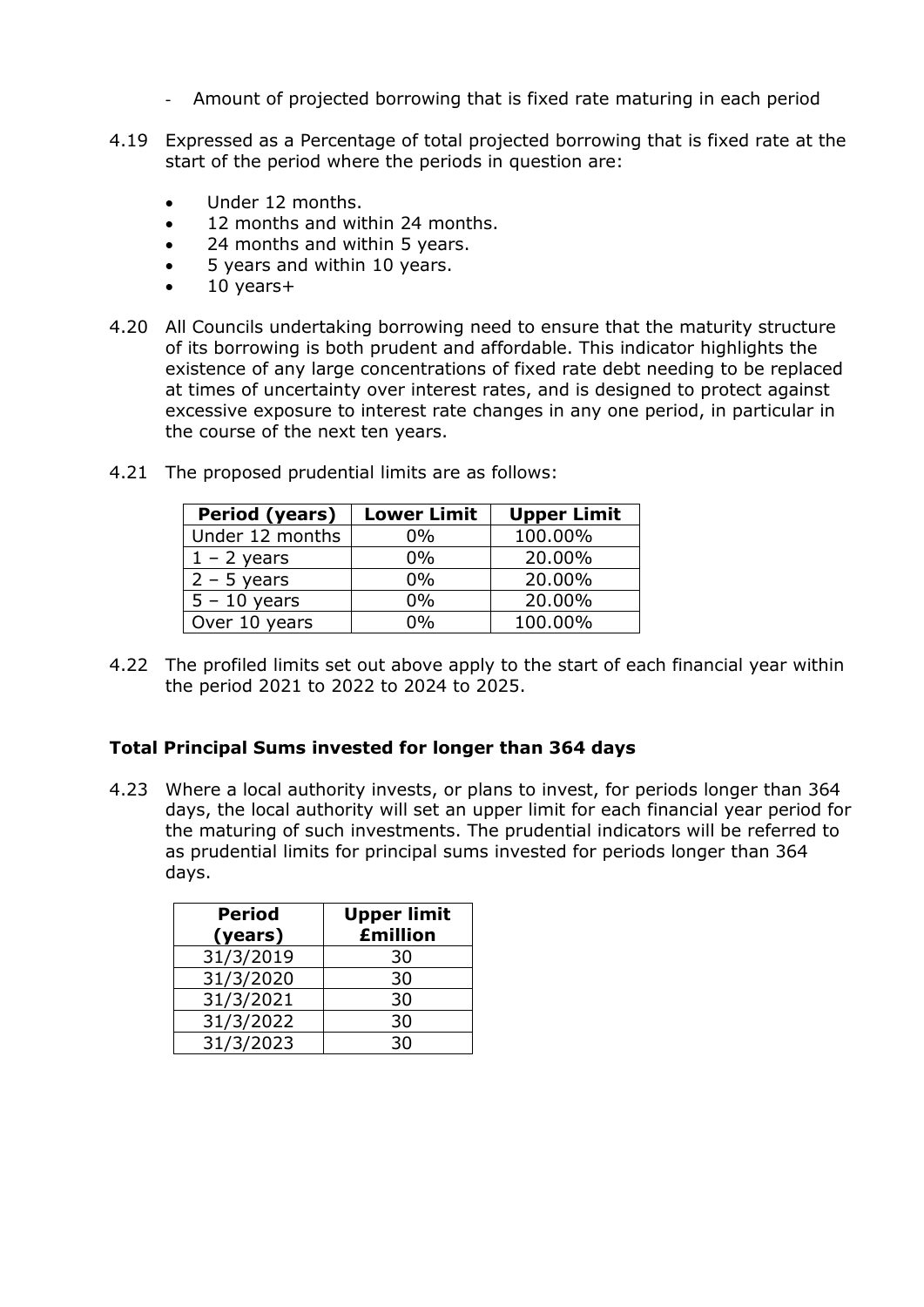## **5 Minimum Revenue Policy (MRP) – Annual Policy Statement**

- 5.1 This system for establishing the Minimum Revenue Provision has been radically revised by the Local Authorities (Capital Finance and Accounting) (England) (Amendment) Regulations 2008 [SI 2008/414], ("the 2008 Regulations") in conjunction with the publication by the Department for Communities and Local Government of detailed MRP guidance.
- 5.2 All Local Authorities are required to establish annually their policy regarding Minimum Revenue Provision for the forthcoming year.
- 5.3 This is the limit on the statutory requirements for MRP. However, the requirements are supported by Guidance on Minimum Revenue Provision, issued by the Department for Communities and Local Government in February 2012. The status of the Guidance is established by section 21(1B) of the Local Government Act 2003: a local authority must have regard to guidance issued by the Secretary of State about accounting practices.
- 5.4 This is normally taken to mean guidance must be considered when taking accounting decisions but can be disregarded where an authority can make a reasonable case for doing so. The onus is on the authority to demonstrate that it can better meet its statutory duties by acting differently.
- 5.5 For MRP, this sets up a situation where an authority has a basic duty to determine a prudent level for MRP each year and is not constrained in the methodology that it applies. However, where this methodology is different from that recommended in the Guidance, the authority must be able to demonstrate that the outcome is as prudent as would have been arrived at applying the Guidance:

| <b>Method</b>           | <b>Explanation</b>                                                                                                                                                           |
|-------------------------|------------------------------------------------------------------------------------------------------------------------------------------------------------------------------|
| <b>Supported debt</b>   |                                                                                                                                                                              |
| Option 1                | MRP is equal to the amount determined in accordance with the<br>former regulations 28 and 29 of the 2003 Regulations, as if                                                  |
|                         | they had not been revoked by the 2008 Regulations.                                                                                                                           |
| Option 2                | <b>The CFR method</b>                                                                                                                                                        |
|                         | MRP is equal to 4% of the non-housing CFR at the end of the                                                                                                                  |
|                         | preceding financial year.                                                                                                                                                    |
| <b>Unsupported debt</b> |                                                                                                                                                                              |
| Option 3                | Where capital expenditure on an asset is financed wholly or<br>partly by borrowing or credit arrangements, MRP is to be<br>determined by reference to the life of the asset. |
| a)                      | <b>Equal instalment method</b>                                                                                                                                               |
|                         | MRP is the amount given by the following formula:                                                                                                                            |
|                         | (Capital expenditure in respect of the asset less total provision                                                                                                            |
|                         | made before the current financial year), divided by the                                                                                                                      |
|                         | estimated life of the asset.                                                                                                                                                 |
| b)                      | <b>Annuity Method</b>                                                                                                                                                        |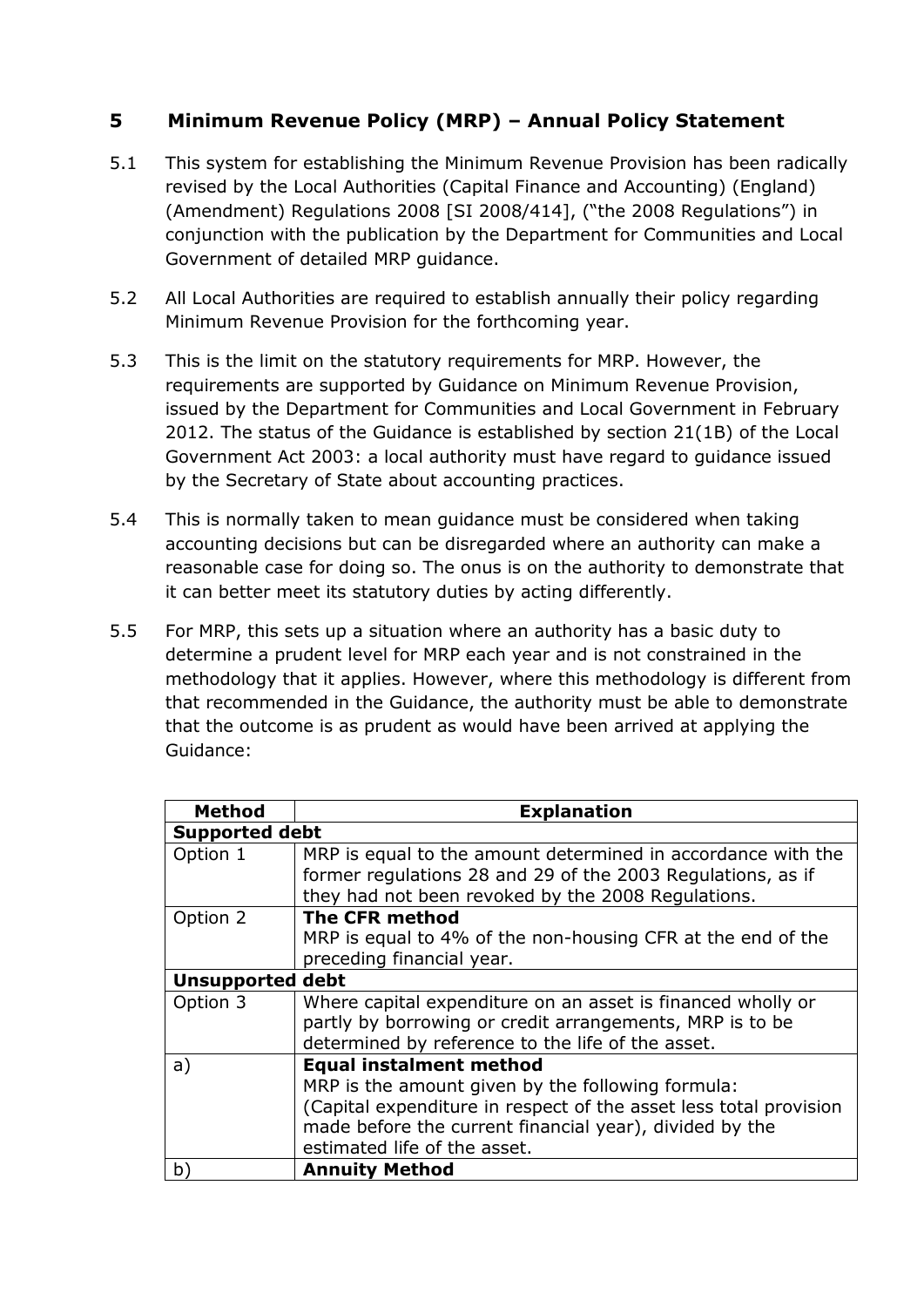|          | MRP is the principal element for the year of the annuity<br>required to repay over the asset life the amount of capital<br>expenditure financed by borrowing or credit arrangements.                                                               |
|----------|----------------------------------------------------------------------------------------------------------------------------------------------------------------------------------------------------------------------------------------------------|
| Option 4 | <b>Depreciation method</b><br>Charging MRP in accordance with the standard rules for<br>depreciation accounting. (If only part of the expenditure on the<br>asset was financed by debt, the depreciation provision is<br>proportionately reduced.) |

5.6 It is proposed that the Minimum Revenue Provision Policy Statement for West Suffolk Council is set as follows for 2021 to 2022.

Application of capital receipts or other sources

• The MHCLG Guidance only applies to expenditure that has not been financed from other sources, primarily capital receipts and grant funding. Where the Council has usable capital receipts that are not needed for other purposes in that year, it can at the discretion of the Section 151 Officer to apply where prudent to do so some or all of it to meet capital expenditure incurred in the current year or previous years under paragraph 23 of the 2003 Regulations to reduce or eliminate any MRP that might need to be set aside.

#### Loans

- In circumstances where a loan to a third party to fund capital expenditure is secured and there is no risk of default, the Council will not charge MRP because the principal sum of such a loan will have no consequences for the Council's revenue expenditure and it would be over-prudent to provide for the loan<sup>1</sup>.
- In circumstances where a loan to a third party to fund capital expenditure is unsecured and there is no risk of default, the Council will not charge MRP because the principal sum of such a loan will have no consequences for the Council's revenue expenditure and it would be over-prudent to provide for the loan. However the Council will access these on a case by case basis.

Equity Share Capital

 $\overline{a}$ 

• In circumstances where the Council purchases Equity Share Capital in a company, MRP will be charged over a maximum period of 20 years.

Capital Investment with a Defined Life

 $1$  The Council may make loans to other parties to fund their capital expenditure. Government guidance is that MRP should be charged on the outstanding amount of any loan, based on amortising the loan principal over the estimated life of the assets in relation to which the other parties' expenditure is incurred. This is because lending to other parties has the same impact on the underlying need for an authority to borrow as expenditure on acquiring property.